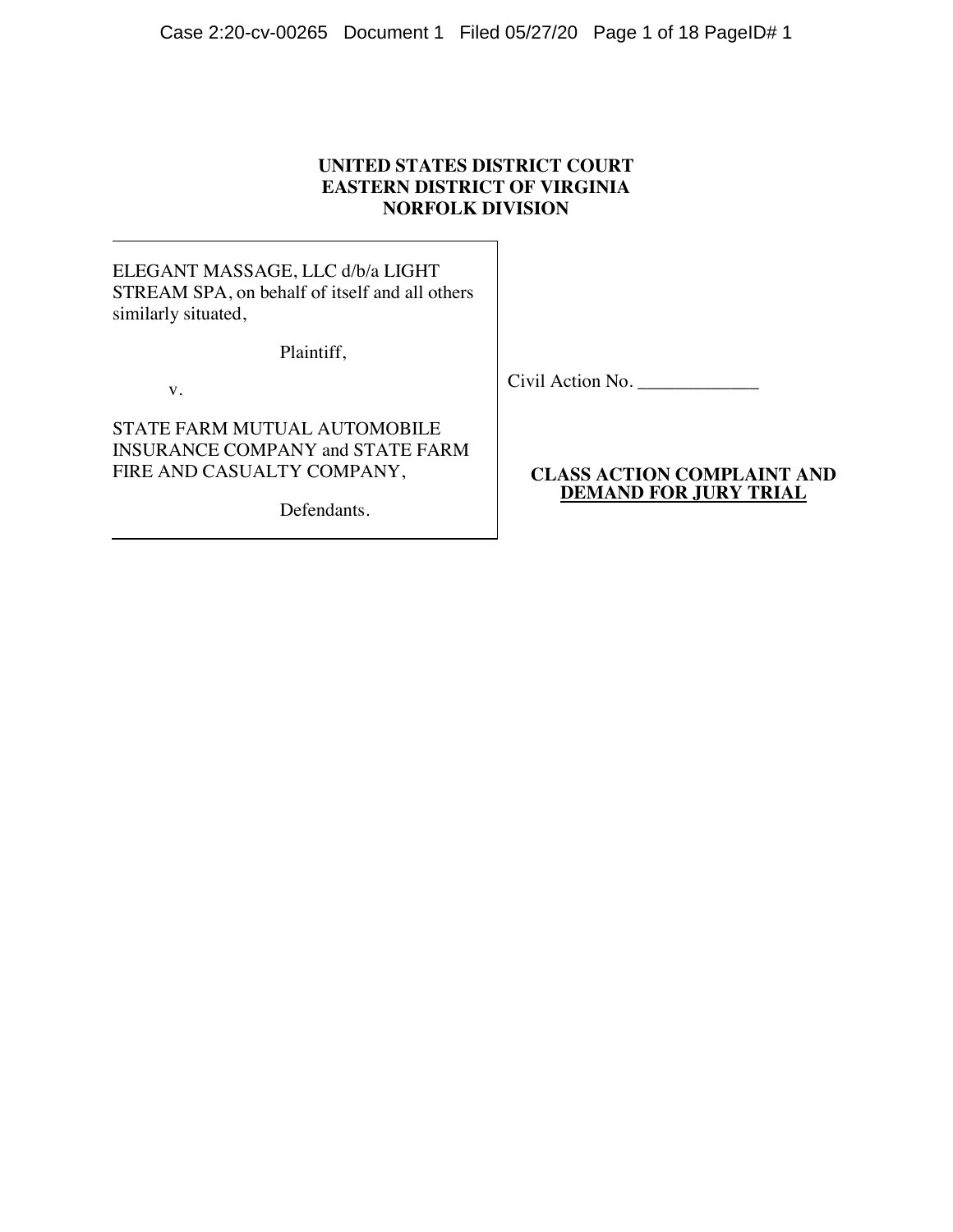### Case 2:20-cv-00265 Document 1 Filed 05/27/20 Page 2 of 18 PageID# 2

The allegations herein are based on personal knowledge as to Plaintiff's own conduct and are made upon information and belief as to all other matters based on an investigation by counsel:

### **I. INTRODUCTION**

1. Plaintiff Elegant Massage, LLC d/b/a Light Stream Spa ("Plaintiff") brings this class action against Defendants State Farm Mutual Automobile Insurance Company and State Farm Fire and Casualty Company ("Defendants"), individually and on behalf of all persons or entities in the United States who purchased State Farm-branded "all risk" commercial property insurance policies that included Loss of Income and Extra Expense Coverage and were denied claims for lost business income and extra expenses as a result of social distancing guidance and closure/stay-at-home orders issued in connection with the COVID-19 global pandemic.

2. Plaintiff owns and operates Light Stream Spa, which provides therapeutic massages to the Virginia Beach area. To protect itself against an unexpected interruption to its business, Plaintiff purchased an "all risk" commercial property insurance policy from Defendants in 2019 that provided Loss of Income and Extra Expense Coverage. Plaintiff fully performed its obligations under the Policy by paying the agreed premiums. This Policy, which remains in force as of today, promised Plaintiff the reimbursement of lost income and other expenses in the event that its business was suspended.

3. Beginning in March 2020 and continuing to the present, Plaintiff, and many other similarly situated individuals and businesses, suffered a dramatic financial hit. In the midst of the COVID-19 global pandemic, authorities across the nation, including the Centers for Disease Control and Protection (the "CDC"), the White House and the Commonwealth of Virginia, issued guidance and orders that limited human interaction, closed businesses and required residents to stay at home. Such orders have prevented businesses – like Light Stream Spa – from being able to operate and generate revenue.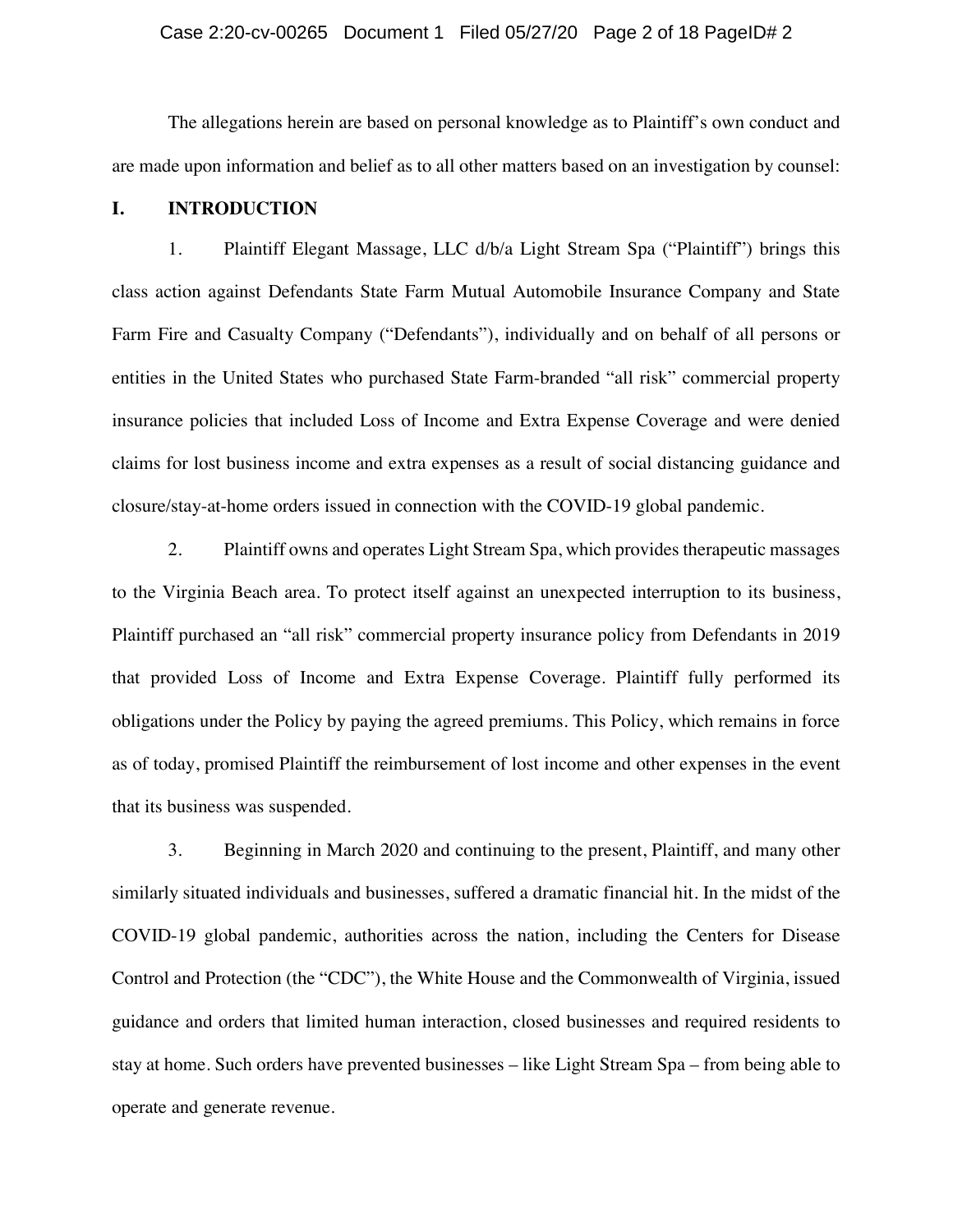### Case 2:20-cv-00265 Document 1 Filed 05/27/20 Page 3 of 18 PageID# 3

4. On March 16, 2020, the CDC and the White House issued guidance recommending the implementation of "social distancing" policies, such as avoiding gatherings of more than ten people and avoiding discretionary travel, like shopping trips or social visits.

5. In Virginia, a state of emergency was declared in early March, followed by a series of social distancing restrictions and closures aimed to stop the spread of the virus. Notably, on March 17, 2020, the Governor of Virginia issued an order limiting the number of patrons permitted in certain businesses. On March 23, 2020 the Governor issued an order closing all recreational and entertainment businesses. And, on March 30, 2020, the Governor ordered all individuals to remain at their place of residence except when engaging in certain necessary activities.

6. In light of the federal guidance and the subsequent orders issued by the Governor of Virginia, Plaintiff ceased its operations entirely, which has resulted in a significant loss of revenue.

7. Given this complete disruption of its business, Plaintiff tendered a claim to Defendants seeking reimbursement for its lost income and extra expenses under their policy's Loss of Income and Extra Expense Coverage. *See* Exhibit A. Defendants, however, wrongfully denied Plaintiff's claim, refusing to provide any reimbursement and claiming that Plaintiff's loss was excluded from coverage. *See* Exhibit B.

## **II. JURISDICTION AND VENUE**

8. This Court has subject-matter jurisdiction over this action pursuant to the Class Action Fairness Act of 2005, 28 U.S.C. § 1332(d)(2) because: (i) this is a class action, including claims asserted on behalf of a nationwide class, filed under Rule 23 of the Federal Rules of Civil Procedure; (ii) there are thousands of potential class members; (iii) the aggregate amount in controversy exceeds the jurisdictional amount of \$5,000,000.00; and (iii) Plaintiff and members of the class are citizens of States different from Defendants.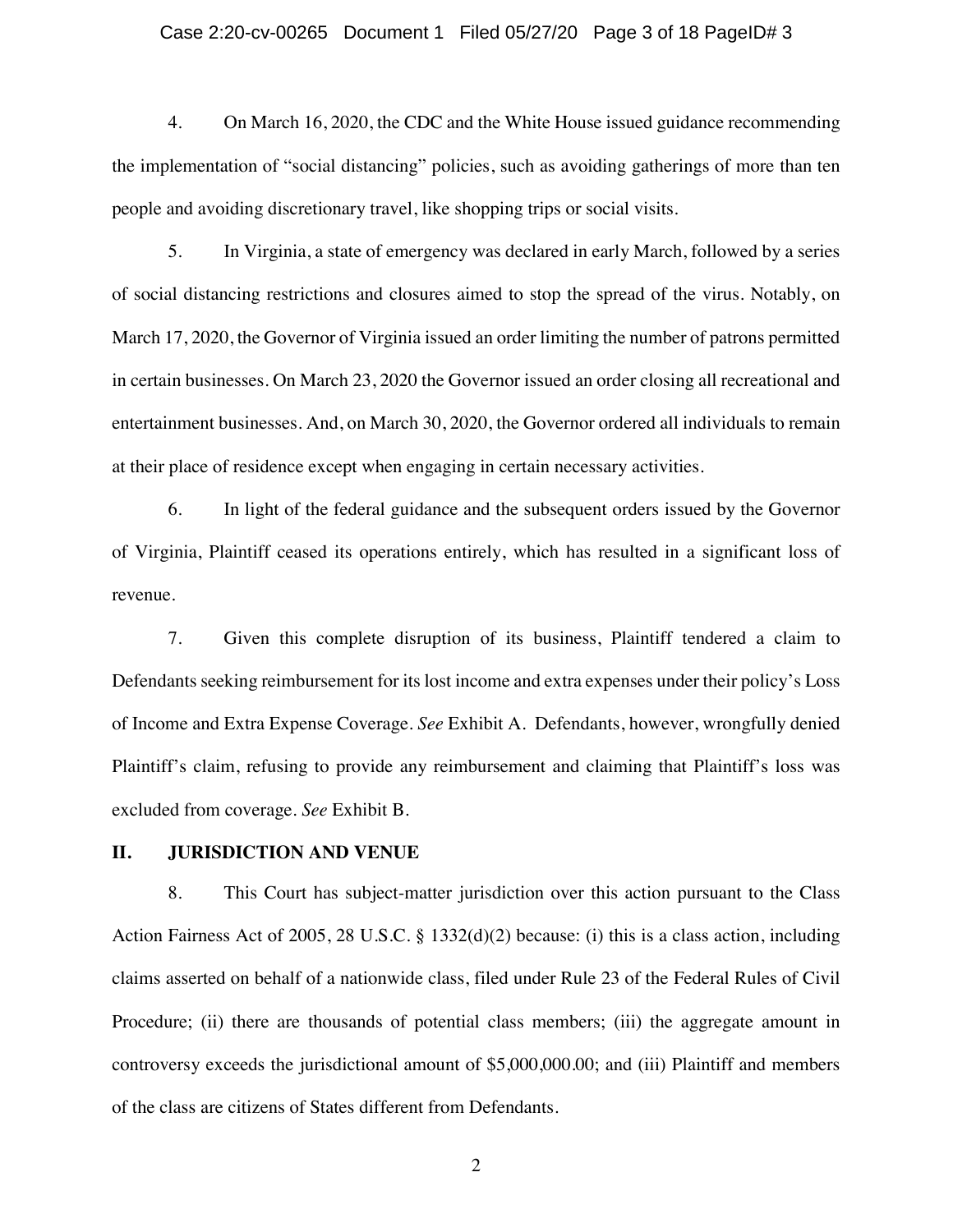### Case 2:20-cv-00265 Document 1 Filed 05/27/20 Page 4 of 18 PageID# 4

9. This Court also has subject matter jurisdiction over Plaintiff's and the proposed class's claims pursuant to 28 U.S.C. § 1367(a).

10. This Court has personal jurisdiction over Defendants, because Defendants have submitted to jurisdiction in this state by marketing, advertising and selling insurance policies, including the insurance policy sold to Plaintiff, within Virginia through numerous agents doing business in Virginia. Defendants' actions, denying Plaintiff's insurance claim for loss of income and extra expenses, have further caused harm to Plaintiff, a Virginia corporation with its principal place of business in Virginia, as well as members of the class residing in Virginia. In addition, Defendants exercise substantial, systematic and continuous contacts with Virginia by doing business in Virginia, serving insureds in Virginia, and seeking additional business in Virginia.

11. This Court has jurisdiction to grant declaratory relief under 28 U.S.C. § 2201 because an actual controversy exists between the parties as to their respective rights and obligations under the Policy (defined below).

12. Venue is proper in this district pursuant to 28 U.S.C. § 1391(b)(2) because a substantial part of the events giving rise to Plaintiff's claims occurred within this District.

### **III. PARTIES**

13. Plaintiff Elegant Massage, LLC, doing business as Light Stream Spa, is a Virginia corporation and with its principal place of business located at 665 Newtown Road, Suite 114, Virginia Beach, Virginia 23462.

14. Defendant State Farm Mutual Automobile Insurance Company is organized under the laws of the State of Illinois and licensed in all 50 states, the District of Columbia, and the provinces of Alberta, New Brunswick, and Ontario. Defendant State Farm Mutual Automobile Insurance Company's corporate headquarters is located at One State Farm Plaza, Bloomington, IL 61710.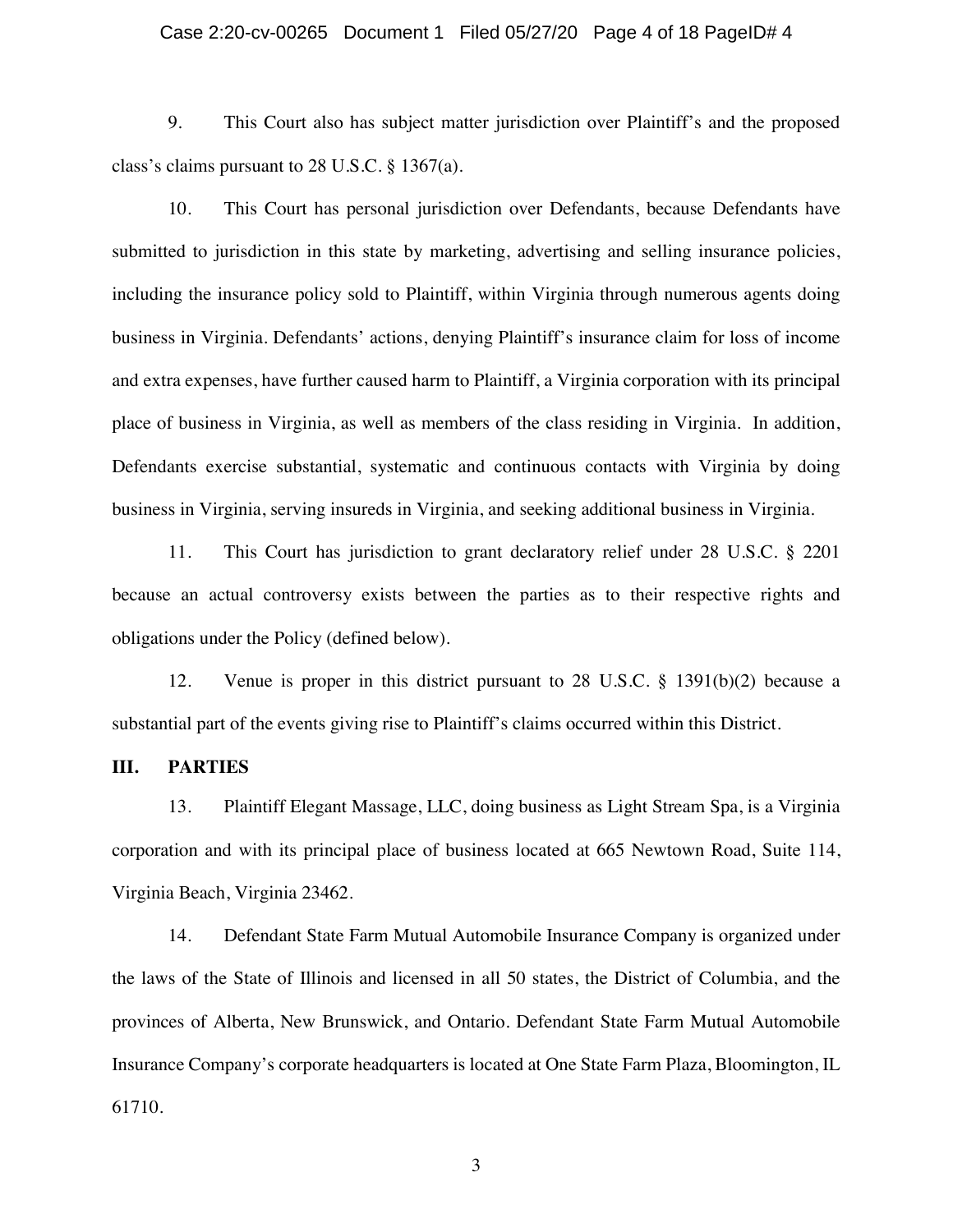### Case 2:20-cv-00265 Document 1 Filed 05/27/20 Page 5 of 18 PageID# 5

15. Defendant State Farm Fire and Casualty Company is organized under the laws of the State of Illinois. Defendant State Farm Fire and Casualty Company provides property insurance for State Farm customers in the United States and the product lines that it writes include homeowners, boat owners and commercial lines. Defendant State Farm Fire and Casualty Company's corporate headquarters is located at One State Farm Plaza, Bloomington, IL 61710.

### **IV. FACTUAL ALLEGATIONS**

### **A. The COVID-19 Global Pandemic**

16. In December 2019, a novel strain of coronavirus—now called SARS-CoV-2—was first reported in Wuhan, Hubei province, China. The virus, and the respiratory disease it causes (COVID-19), quickly spread to many other countries, including the United States.

17. On March 11, 2020, the World Health Organization declared the COVID-19 outbreak a global pandemic, and on March 12, 2020, the Governor of Virginia, Ralph S. Northam, declared a state of emergency.

18. By mid-March 2020, there were thousands of confirmed COVID-19 cases in the United States. On March 16, 2020, in order to slow the spread of the virus, which threatened to overwhelm healthcare systems throughout the country—and in response to research indicating that the virus spreads primarily through close proximity between people—President Donald J. Trump and the CDC issued guidance recommending the implementation of "social distancing" policies, such as avoiding gatherings of more than ten people and avoiding discretionary travel, like shopping trips or social visits.

19. On March 17, 2020, Governor Northam and the Virginia State Health Commissioner declared a public health emergency and restricted the number of patrons permitted in restaurants, fitness centers and theaters to ten or less.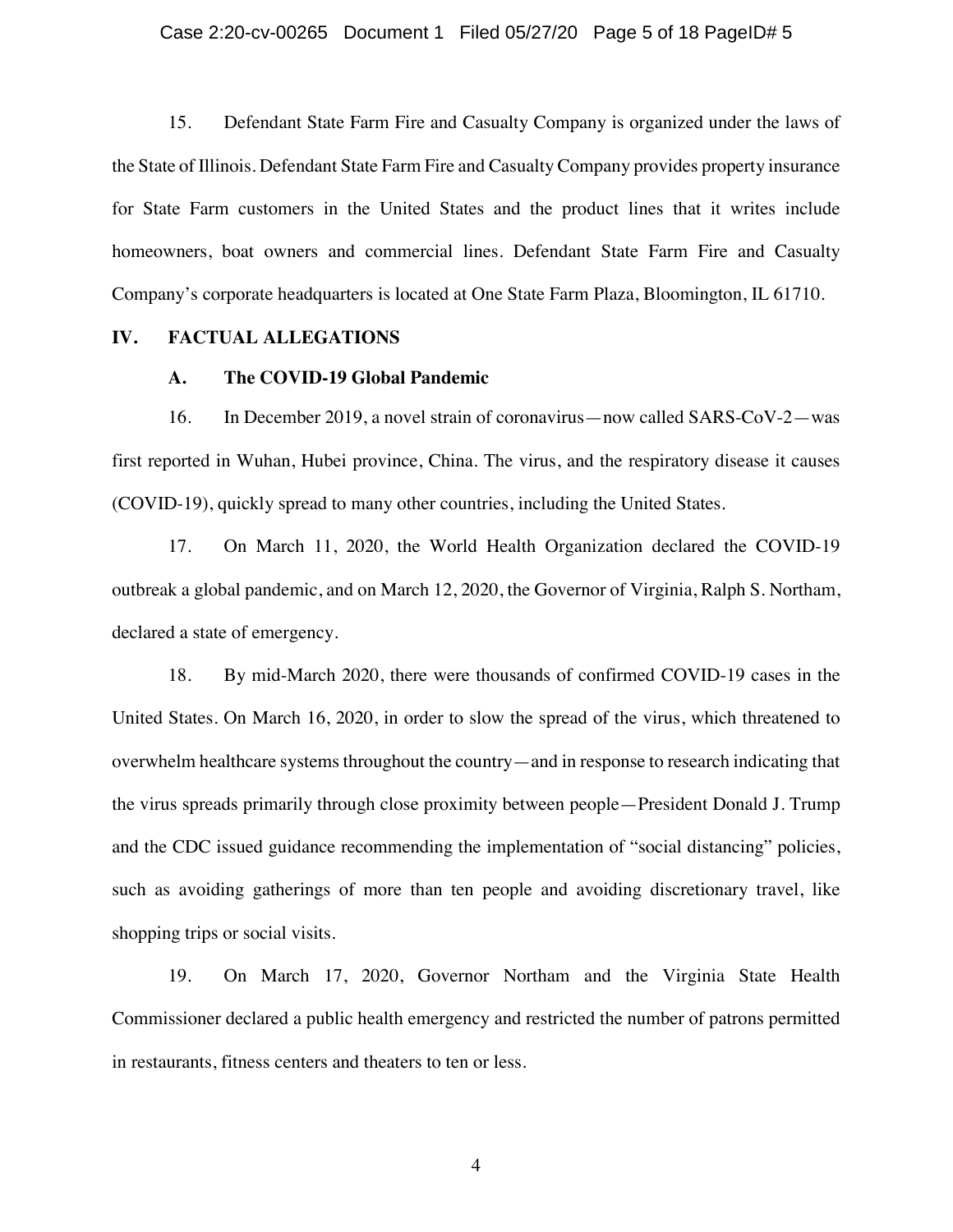#### Case 2:20-cv-00265 Document 1 Filed 05/27/20 Page 6 of 18 PageID# 6

20. On March 23, 2020, Governor Northam issued Executive Order No. 53, which ordered the closure, effective March 24, 2020, of "recreational and entertainment businesses," including specifically "spas" and "massage parlors." The closure was initially set to expire on April 24, 2020, but it was extended by the Governor until May 8, 2020.

21. On March 30, 2020, Governor Northam issued Executive Order No. 55, which ordered all individuals in Virginia to stay at home unless carrying out necessary life functions.

22. Similar closure/stay-at-home orders were issued statewide in 38 states and in parts of 7 other states in connection with the COVID-19 global pandemic. Even with these precautions, it has been reported that over 320,000 people have died worldwide. In the United States alone, over 90,000 have died, with more than 1.5 million people with confirmed infections.

23. On May 8, 2020, the Governor issued Executive Order No. 61, which amended Executive Order Nos. 53 and 55 and, beginning on May 15, 2020, eased some of the restrictions therein. Under Executive Order No. 61, spas and message centers were permitted to re-open as of May 15, 2020, subject to certain restrictions. Such restrictions include limiting occupancy to 50%, requiring six feet between workstations, requiring workers and patrons to wear face coverings, and requiring hourly cleaning and disinfection while in operation. To the extent that businesses are unable to comply with the restrictions in Executive Order No. 61, they are ordered to remain closed.

### **B. Plaintiff's Business and Loss**

24. Plaintiff owns and operates Light Stream Spa, which has provided therapeutic massage to the Virginia Beach area since 2016.

25. In light of CDC and White House guidance concerning social distancing to stop the transmission of COVID-19, Plaintiff voluntarily closed Light Stream Spa on March 16, 2020 to protect its employees and the public. Governor Northam's subsequent March 23, 2020 closure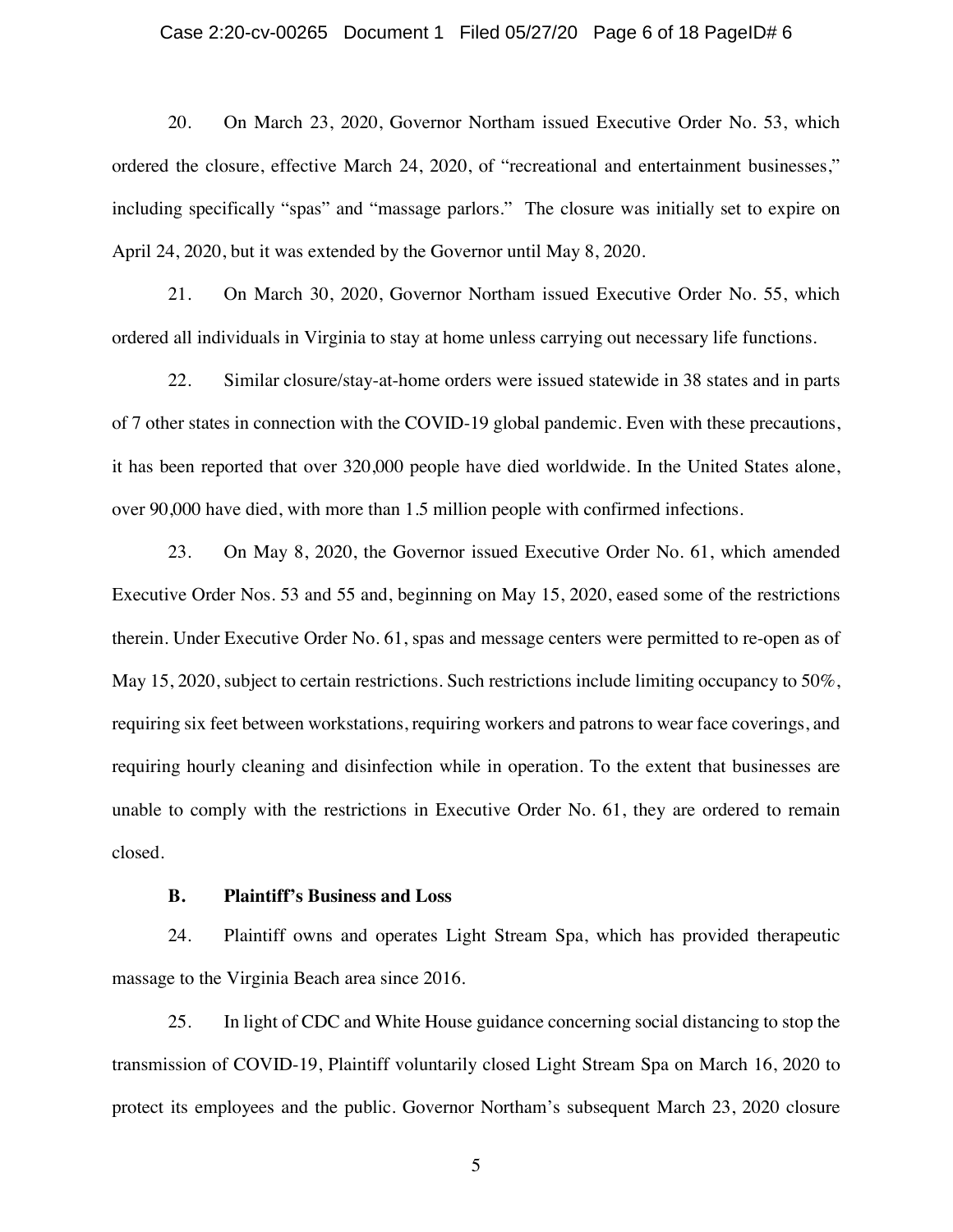### Case 2:20-cv-00265 Document 1 Filed 05/27/20 Page 7 of 18 PageID# 7

order and March 30, 2020 stay-at-home order then mandated that Plaintiff must remain closed at least through May 15, 2020.

26. Through no fault of its own, Plaintiff has suffered a complete loss of income since ceasing its operations on March 16, 2020, and has incurred additional expenses in connection with its shutdown.

## **C. The Insurance Policy**

27. On or about July 22, 2019, Defendants sold an insurance policy (Policy No. 96-C6- P556-2) (the "Policy") to Plaintiff. The Policy is effective through July 22, 2020. A copy of the Policy is attached hereto as Exhibit A. Among other things, the Policy provided Loss of Income and Extra Expense Coverage.

28. Upon information and belief, the Policy was prepared by Defendant State Farm Mutual Automobile Insurance Company and includes standard forms for Business owners Coverage and Loss of Income and Extra Expense Coverage, among other things.

29. The Policy issued to Plaintiff is an "all risk" commercial property policy, which covers loss or damage to the covered premises resulting from all risks other than those expressly excluded.

30. Plaintiff paid an annual premium of \$475.00 to Defendants in exchange for Defendants' promises to provide the insurance coverage set forth in the Policy.

31. Plaintiff purchased the Policy from Nina Ambrose Insurance Agency, Inc. (the "Agent") a State Farm insurance agent located in Chesapeake, Virginia.

32. The Policy incorrectly names "Ladies Spa Inc." as the insured, instead of Elegant Massage, LLC d/b/a Light Stream Spa, but correctly identifies Plaintiff's principal place of business located at 665 Newtown Road, Suite 114, Virginia Beach, Virginia 23462, as the premises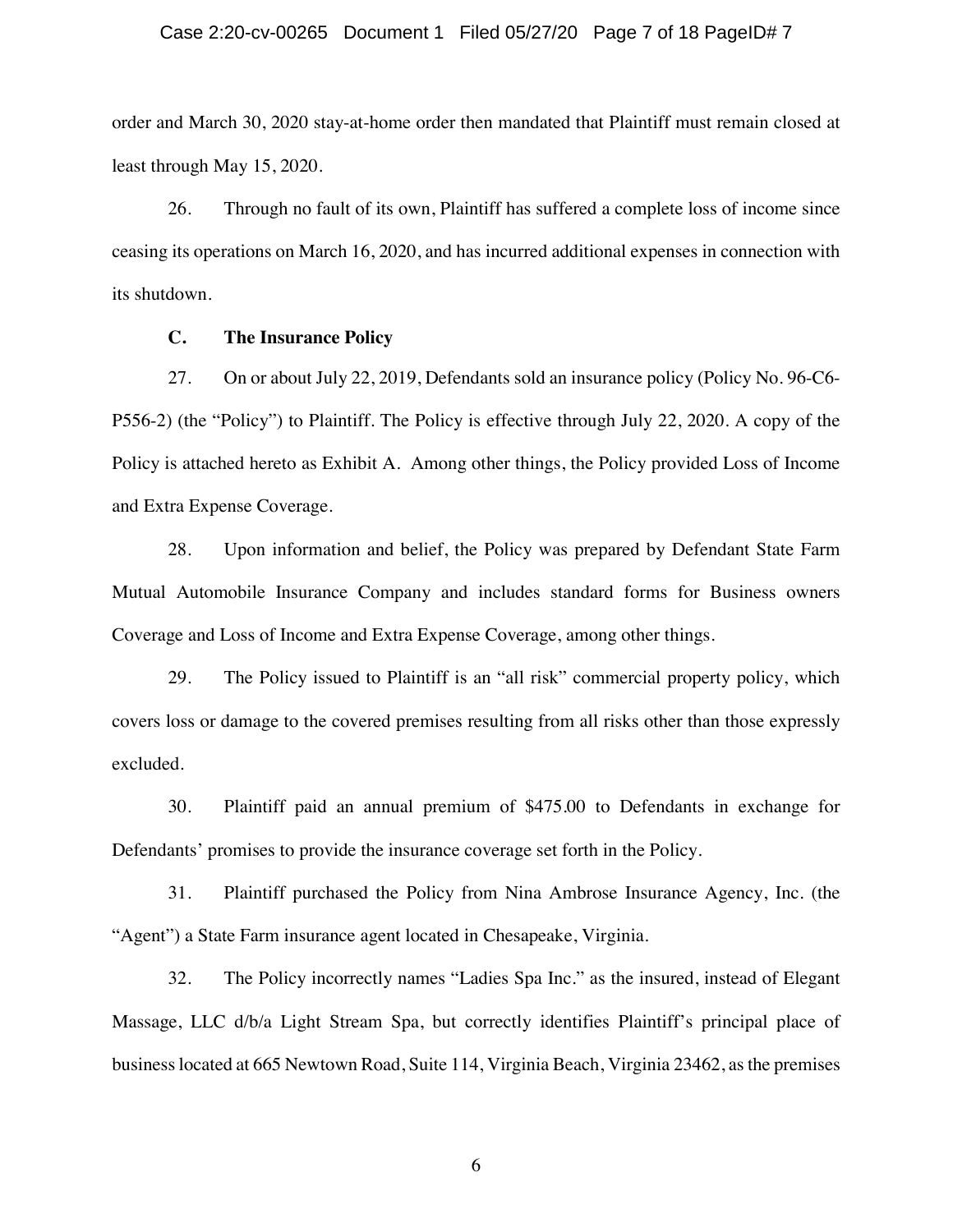## Case 2:20-cv-00265 Document 1 Filed 05/27/20 Page 8 of 18 PageID# 8

covered under the Policy. Light Stream Spa is the only business operating at 665 Newtown Road,

Suite 114, Virginia Beach, Virginia 23462.

*1. Business Income Losses and Extra Expenses are Covered by the Policy.*

33. The Policy includes an endorsement for coverage of "Loss of Income and Extra

Expense." The standard form for Loss of Income and Extra Expense Coverage is identified as

CMP-4705.1.

34. Pursuant to this provision, Defendants have promised to pay for the actual loss of

business income sustained as a result of the suspension of Plaintiff and Class members' operations:

# **COVERAGES**

# 1. Loss Of Income

a. We will pay for the actual "Loss Of Income" you sustain due to the necessary "suspension" of your "operations" during the "period of restoration." The "suspension" must be caused by accidental direct physical loss to property at the described premises. The loss must be caused by a Covered Cause Of Loss …

2. Extra Expense

a. We will pay necessary "Extra Expense" you incur during the "period of restoration" that you would not have incurred if there had been no accidental direct physical loss to property at the described premises …

35. The Loss of Income and Extra Expense Coverage (CMP-4705.1) also includes

coverage for losses resulting from an action of Civil Authority:

# 4. Civil Authority

a. When a Covered Cause of Loss causes damage to property other than property at the described premises, we will pay for the actual "Loss of Income" you sustain and necessary "Extra Expense" caused by action of civil authority that prohibits access to the described premises …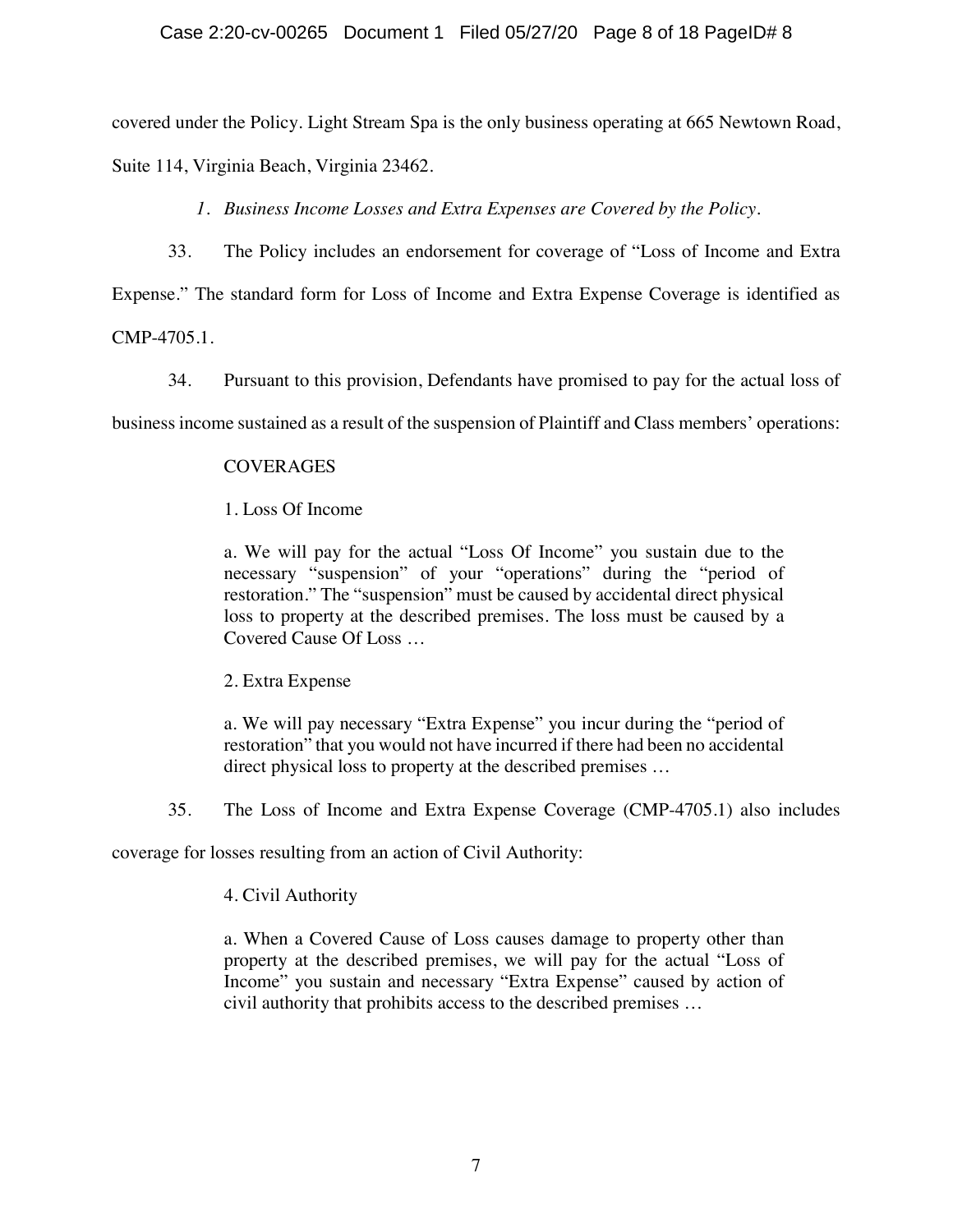## Case 2:20-cv-00265 Document 1 Filed 05/27/20 Page 9 of 18 PageID# 9

36. Plaintiff and Class members have suffered a direct physical loss to their property due to the suspension of their business operations from social distancing guidance and closure/stay-at-home orders to stop the transmission of COVID-19.

- *2. Social Distancing Guidance and Closure/Stay-At-Home Orders are a Covered Cause of Loss and Not Excluded by the Policy*
- 37. A "Covered Causes of Loss" is defined by the Policy in standard form CMP-4100,

as:

We insure for accidental direct physical loss to Covered Property unless the loss is:

1. Excluded in SECTION I – EXCLUSIONS …

38. The Policy includes an Exclusion for "Ordinance Or Law," which is defined as

"[t]he enforcement of any ordinance or law … [r]egulating the construction, use or repair of any

property [or] requiring the tearing down of any property[.]"

39. Social distancing guidance and closure/stay-at-home orders issued to stop the

transmission of COVID-19 do not qualify as an Ordinance or Law excluded under the Policy.

40. The Policy also includes an Exclusion for "Fungi, Virus or Bacteria," which

excludes coverage of losses from:

**(2)** Virus, bacteria or other microorganism that induces or is capable of inducing physical distress, illness or disease; and

**(3)** We will also not pay for:

**(a)** Any loss of use or delay in rebuilding, repairing or replacing covered property, including any associated cost or expense, due to interference at the described premises or location of the rebuilding, repair or replacement of that property, by "fungi", wet or dry rot, virus, bacteria or other microorganism;

**(b)** Any remediation of "fungi", wet or dry rot, virus, bacteria or other microorganism, including the cost or expense to:

**i.** Remove the "fungi", wet or dry rot, virus, bacteria or other microorganism from Covered Property or to repair, restore or replace that property;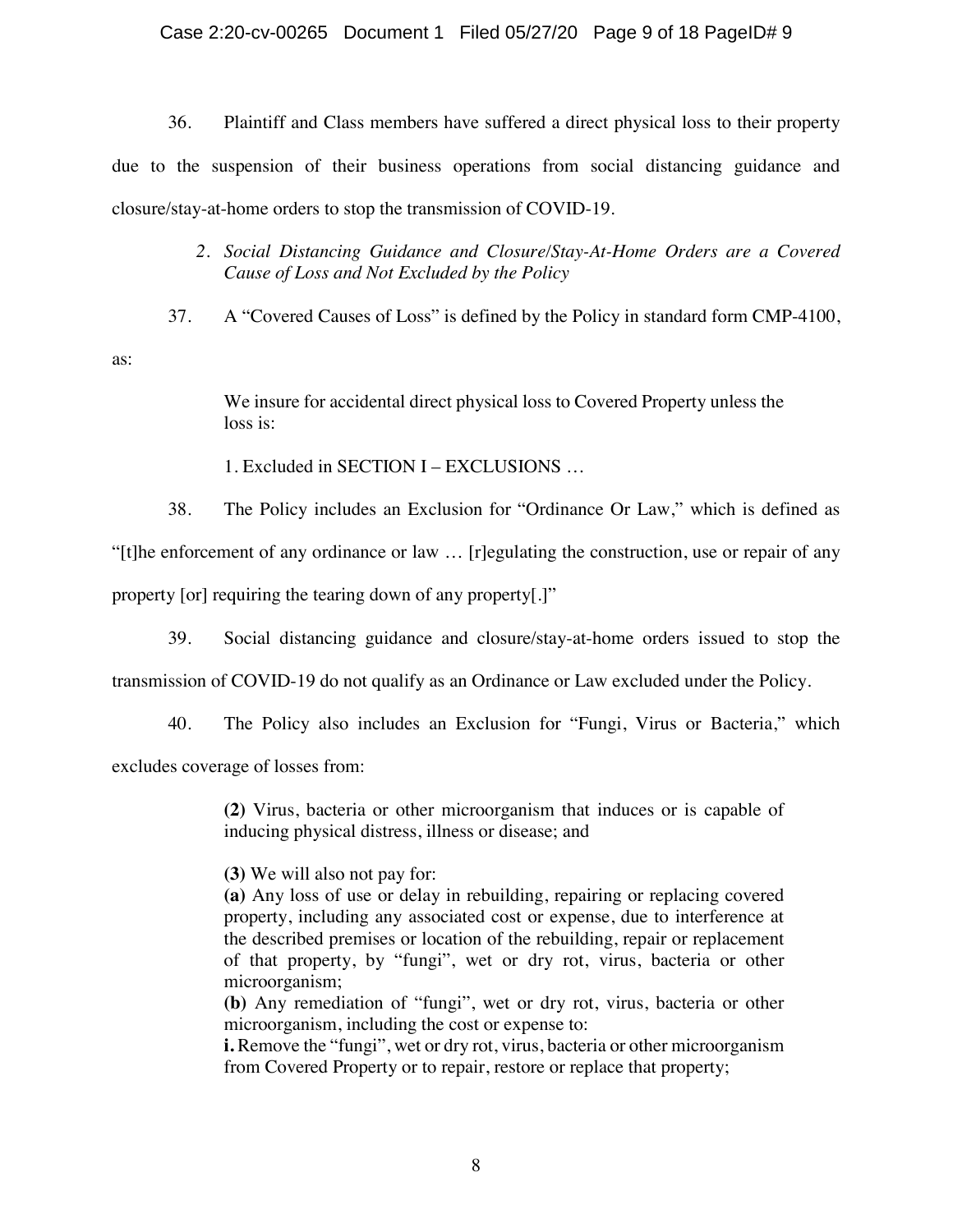**ii.** Tear out and replace any part of the building or other property as needed to gain access to the "fungi", wet or dry rot, virus, bacteria or other microorganism; or

**iii.** Contain, treat, detoxify, neutralize or dispose of or in any way respond to or assess the effects of the "fungi", wet or dry rot, virus, bacteria or other microorganism; or

**(c)** The cost of any testing or monitoring of air or property to confirm the type, absence, presence or level of "fungi", wet or dry rot, virus, bacteria or other microorganism, whether performed prior to, during or after removal, repair, restoration or replacement of Covered Property.

41. Plaintiff's loss here was not caused by the presence of the virus, or an outbreak of

COVID-19, on its premises. Rather, Plaintiff's loss results directly from social distancing guidance

and closure/stay-at-home orders, which have forced Plaintiff to suspend its operations.

# **D. State Farm Denies Plaintiff's Claim**

42. On March 16, 2020, Plaintiff submitted a claim for loss of business income and

extra expenses under the Policy. On March 26, 2020, Defendants denied Plaintiff's claim (the

"Denial Letter"). A copy of the Denial Letter is attached hereto as Exhibit B.

43. In the Denial Letter, Defendants stated:

It was explained that you voluntarily closed your business on March 16, as a result of Federal recommendations for social distancing due to Covid-19. The impact of the recommendations was reflected in the lack of customers visiting your business beginning a couple days before you elected to close on March 16, 2020. There was no civil order to close your business at the time of our telephone conversation. It was further noted that there is no known damage to your business space or property resulting from Covid-19.

We have completed our evaluation of your claim. In order for your Loss of Income Coverage to apply, the suspension of your business has to be caused by a Covered Cause of Loss outlined in your policy. Unfortunately, your policy specifically excludes coverage for loss caused by virus. Therefore, coverage is not extended for your loss.

44. The Denial Letter attempts to penalize Plaintiff for voluntarily ceasing its operations consistent with federal social distancing guidance and in order to protect its employees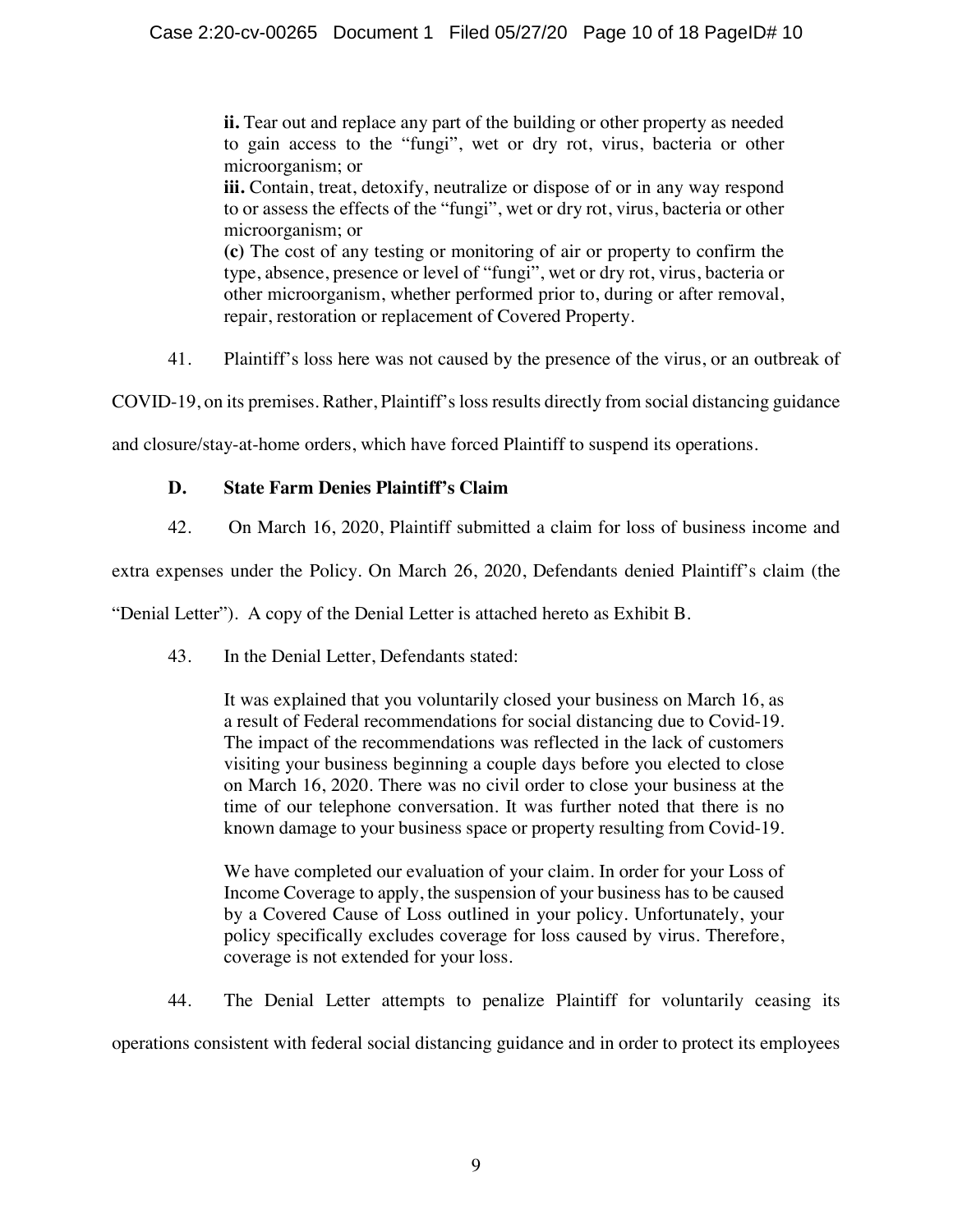### Case 2:20-cv-00265 Document 1 Filed 05/27/20 Page 11 of 18 PageID# 11

and the public from the transmission of COVID-19. The Denial Letter further ignores that the continued closure of Plaintiff's business was mandated by Governor Northam's subsequent orders.

45. Contrary to the statements in the Denial Letter, the Policy does not exclude losses resulting from social distancing guidance and closure/stay-at-home orders, and as such, these constitute a Covered Cause of Loss under the Policy, an "all risk" commercial property insurance policy.

46. Upon information and belief, Defendants have similarly denied coverage nationwide for lost income and extra expenses as a result of social distancing guidance and closure/stay-at-home orders.

47. Upon Defendants' denial of coverage, Plaintiff requested a copy of its commercial property insurance policy from the Agent and Defendants' Claim Specialist. Plaintiff was provided with a copy of the Policy attached as Exhibit A.

### **V. CLASS ACTION ALLEGATIONS**

48. Plaintiff brings this proposed action pursuant to Fed. R. Civ. P. 23(b)(1), 23(b)(2) and 23(b)(3) on behalf of themselves and all members of the proposed class and sub-class (or any other class authorized by the court) defined as follows:

**Nationwide Class**: All persons or entities in the United States that purchased Loss of Income and Extra Expense Coverage from Defendants, with the same or substantially similar terms, and submitted claims for business income losses and/or extra expenses incurred as a result of social distancing guidance and closure/stayat-home orders in connection with the COVID-19 global pandemic, which were denied by Defendants (the "Nationwide Class" or "Class").

**Virginia Class:** All persons or entities in the Commonwealth of Virginia that purchased Loss of Income and Extra Expense Coverage from Defendants, with the same or substantially similar terms, and submitted claims for business income losses and/or extra expenses incurred as a result of social distancing guidance and closure/stay-at-home orders in connection with the COVID-19 global pandemic, which were denied by Defendants (the "Virginia Sub-Class" or "Sub-Class").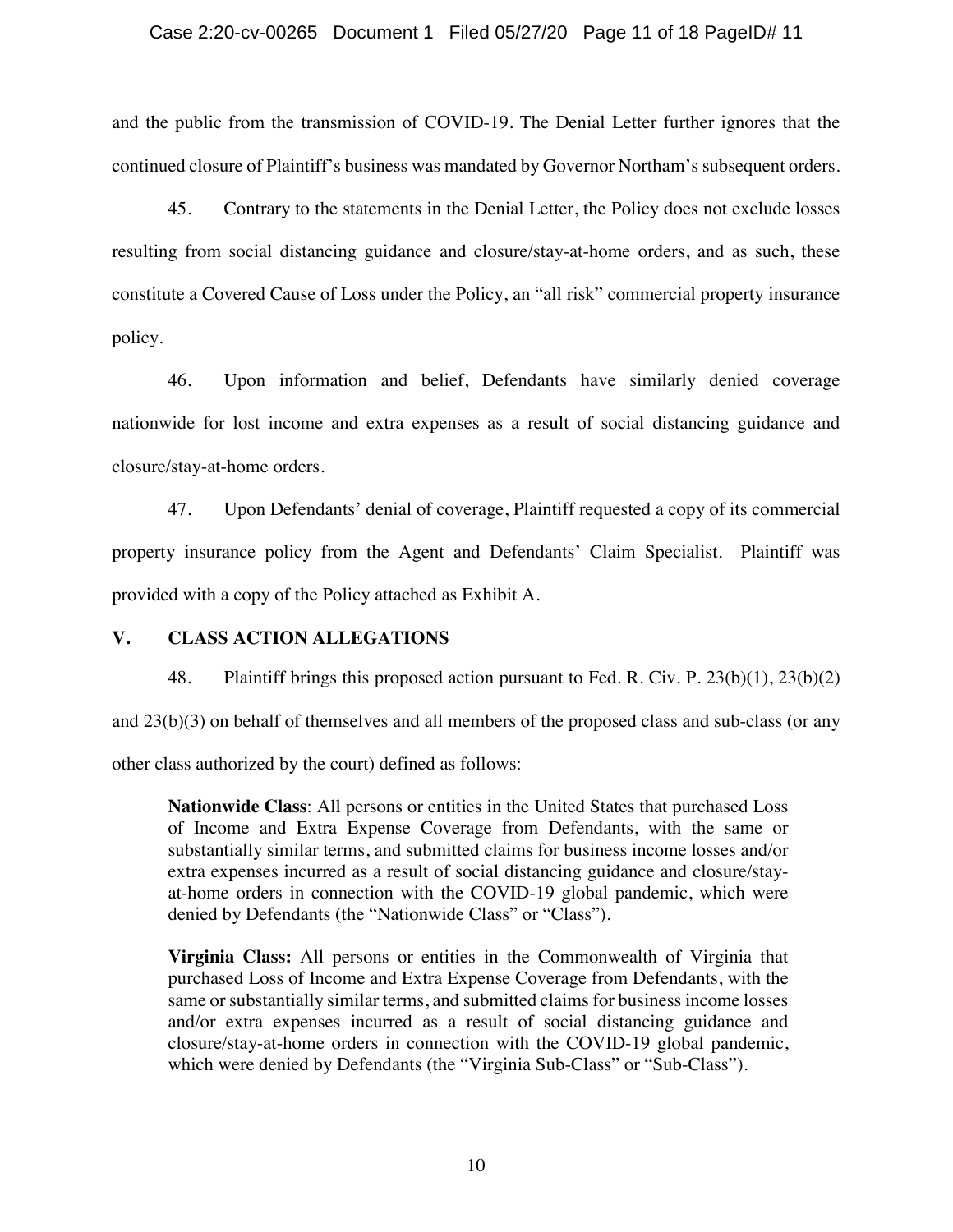#### Case 2:20-cv-00265 Document 1 Filed 05/27/20 Page 12 of 18 PageID# 12

49. Excluded from the Class and Sub-Class are Defendants and its parents, subsidiaries and corporate affiliates, officers, directors, employees, assigns, and successors, the court, court staff, Defendants' counsel and all respective immediate family members of the excluded entities described above. Also excluded from the Class and Sub-Class are any and all claims involving personal injury.

50. Plaintiff reserves the right to revise the definition of the Class and Sub-Class based upon subsequently discovered information and reserves the right to establish additional sub-classes where appropriate. The Class and Sub-Class are collectively referred to herein as the "Classes."

51. The members of the Classes are so numerous that joinder of all members is impracticable. Plaintiff believes that thousands of persons or entities geographically dispersed throughout the United States and Virginia have been damaged by Defendants' misconduct, alleged herein. The names and addresses of the members of the Classes are readily identifiable through documents maintained by Defendants. Members of the Classes may be notified of the pendency of this action by published, mailed, and/or electronic notice.

52. Plaintiff's claims are typical of the claims of all Class members, as all Class members are similarly affected by Defendants' wrongful conduct and their claims are based on such conduct. Further, Plaintiff's claims are typical of all claims of all Class members because its claims arise from the same underlying facts and are based on the same factual and legal theories as the claims of all Class members.

53. Plaintiff and its counsel will fairly and adequately protect the interests of the Classes. Plaintiff's interests do not conflict with the interests of the Classes it seeks to represent. Plaintiff has retained counsel competent and experienced in class and complex litigation. Plaintiff and its counsel have vigorously prosecuted, and will continue to vigorously prosecute, this action.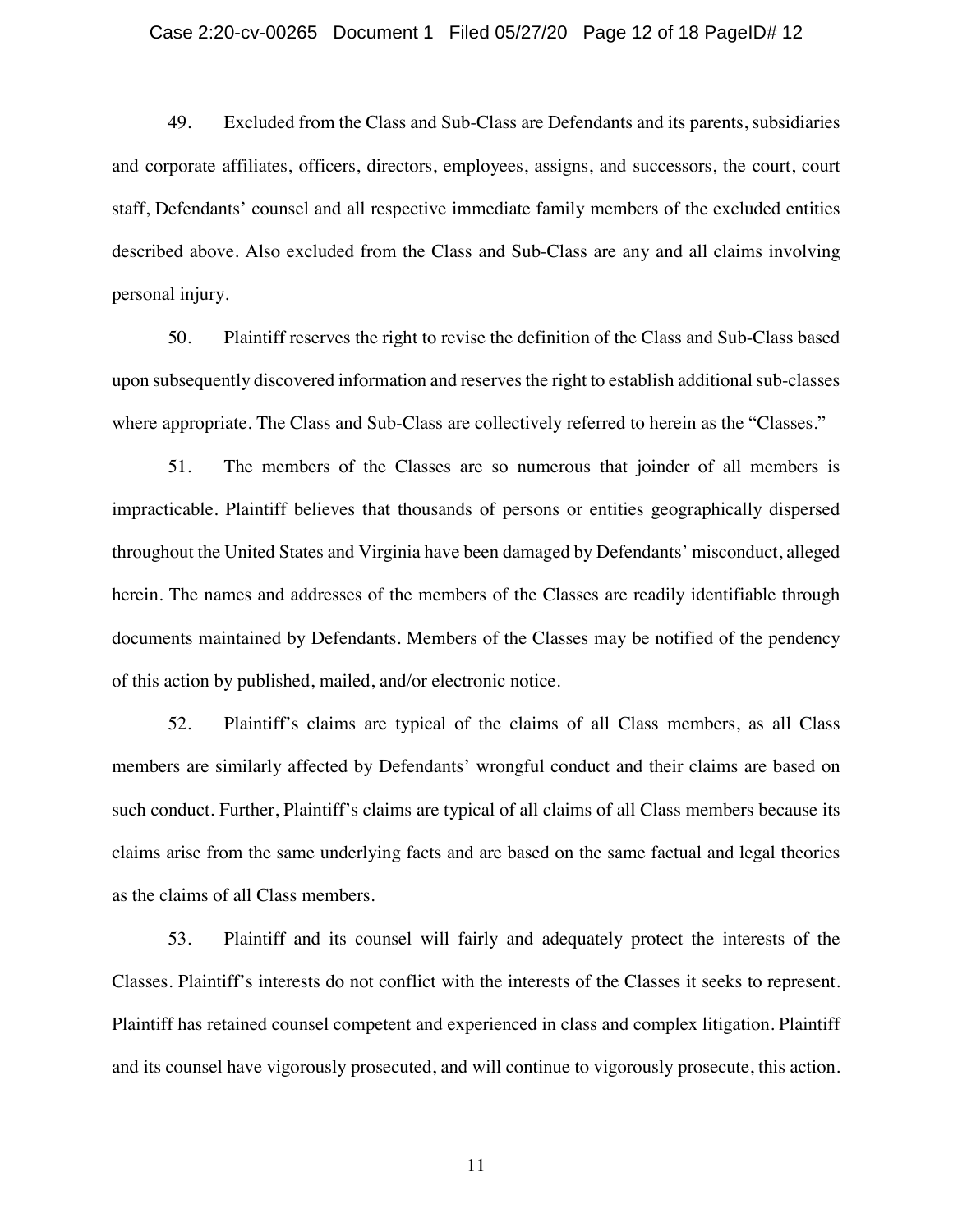### Case 2:20-cv-00265 Document 1 Filed 05/27/20 Page 13 of 18 PageID# 13

54. Class certification is warranted because common questions of law and fact exist as to all Class members and predominate over any questions affecting only individual Class members. The questions of law and fact common to the Classes include, without limitation:

55. Whether the Policy obligated Defendants to cover Plaintiff and Class members' losses of business income due to social distancing guidance and closure/stay-at-home orders in connection with the COVID-19 global pandemic;

56. Whether, through the acts and conduct alleged above, Defendants violated its express or implied obligations to Class members; and

57. Whether Class members have been damaged by the wrongs alleged herein.

58. A class action is superior to all other available methods for the fair and efficient adjudication of this controversy because joinder of all members is impracticable. Even if individual Class members had the resources to pursue individual litigation, it would be unduly burdensome on the courts in which the individual litigation would proceed. Individual litigation magnifies the delay and expense to all parties in the court system of resolving the controversies engendered by Defendants' common course of conduct. The class action device allows a single court to provide the benefits of unitary adjudication, judicial economy, and the fair and equitable handling of all class members' claims in a single forum. The conduct of the action as a class action conserves resources of the parties and of the judicial system, and protects the rights of the class members. Furthermore, for many, if not most Class members, a class action is the only feasible mechanism that allows them an opportunity for legal redress and justice.

59. The interest of members within the Classes in individually controlling the prosecution of separate actions is theoretical and not practical. The Classes have a high degree of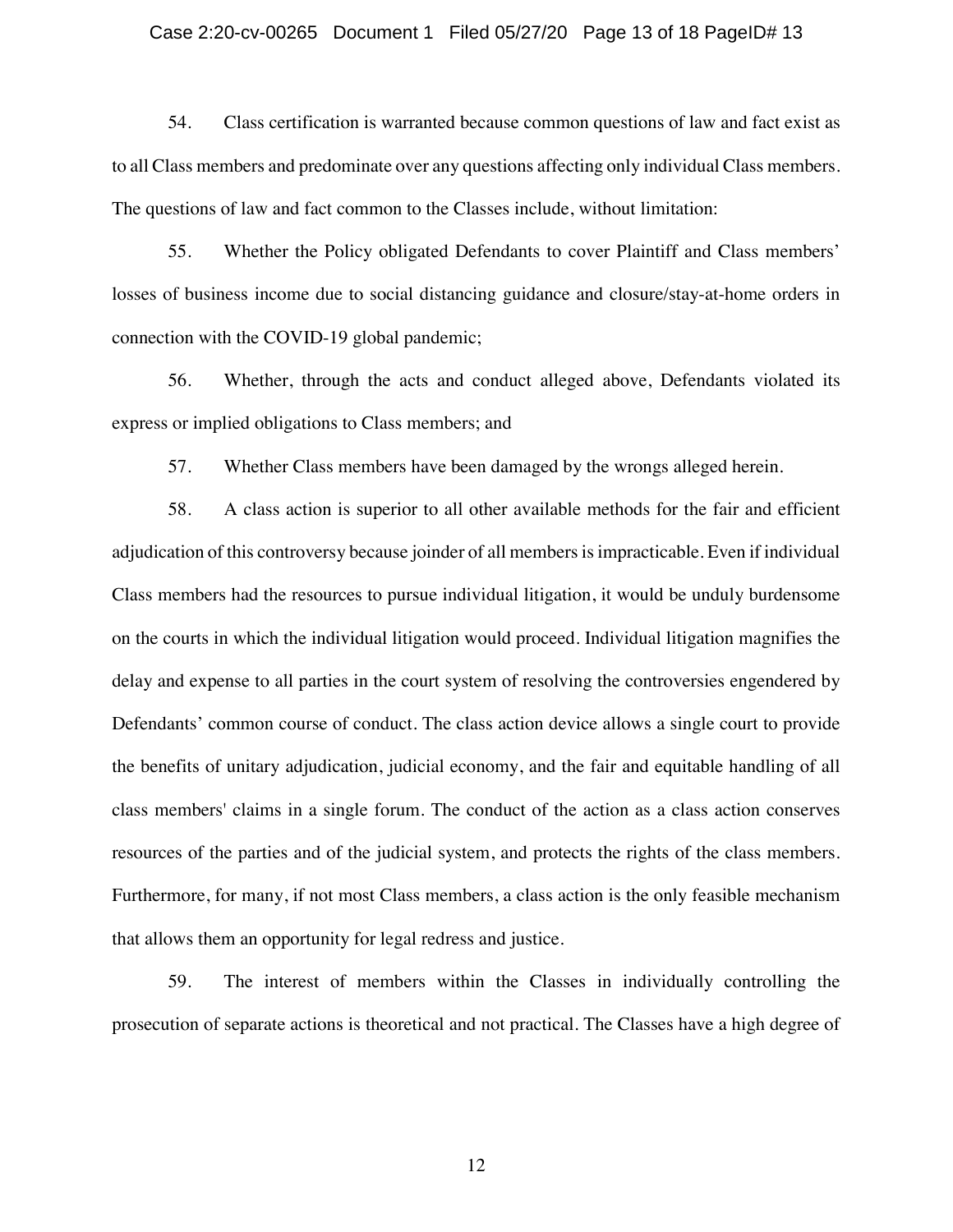#### Case 2:20-cv-00265 Document 1 Filed 05/27/20 Page 14 of 18 PageID# 14

similarity and are cohesive, and Plaintiff anticipates no difficulty in the management of this matter as a class action.

60. The Classes may be certified under Fed. R. Civ. P.  $23(b)(1)(A)$  and (B) because the prosecution of separate actions by individual members of the Classes would create a risk of inconsistent or varying adjudications with respect to individual members of the Classes, which would establish incompatible standards of conduct for Defendant, would be dispositive of the interests of nonparties to the individual adjudications, and would substantially impair the ability of such nonparties to protect their interests.

61. The Classes may also be certified under Fed. R. Civ. P. 23(b)(2) because Defendants have acted on grounds generally applicable to the Classes, thereby making it appropriate to award declaratory relief with respect to the Classes.

62. Further, questions of law and fact common to members of the Classes predominate over any questions affecting any individual members and a class action is superior to other available methods for the fair and efficient adjudication of the controversy as recognized by Fed. R. Civ. P. 23(b)(3).

### **VI. CLAIMS FOR RELIEF**

# **COUNT I DECLARATORY JUDGMENT**

63. Plaintiff incorporates by reference, as if fully set forth herein, the facts set forth in the above paragraphs.

64. Plaintiff brings this cause of action on behalf of itself and the Classes.

65. The Policy is an insurance contract under which Defendants were paid premiums in exchange for its promise to pay Plaintiff and Class Members' losses for claims covered by the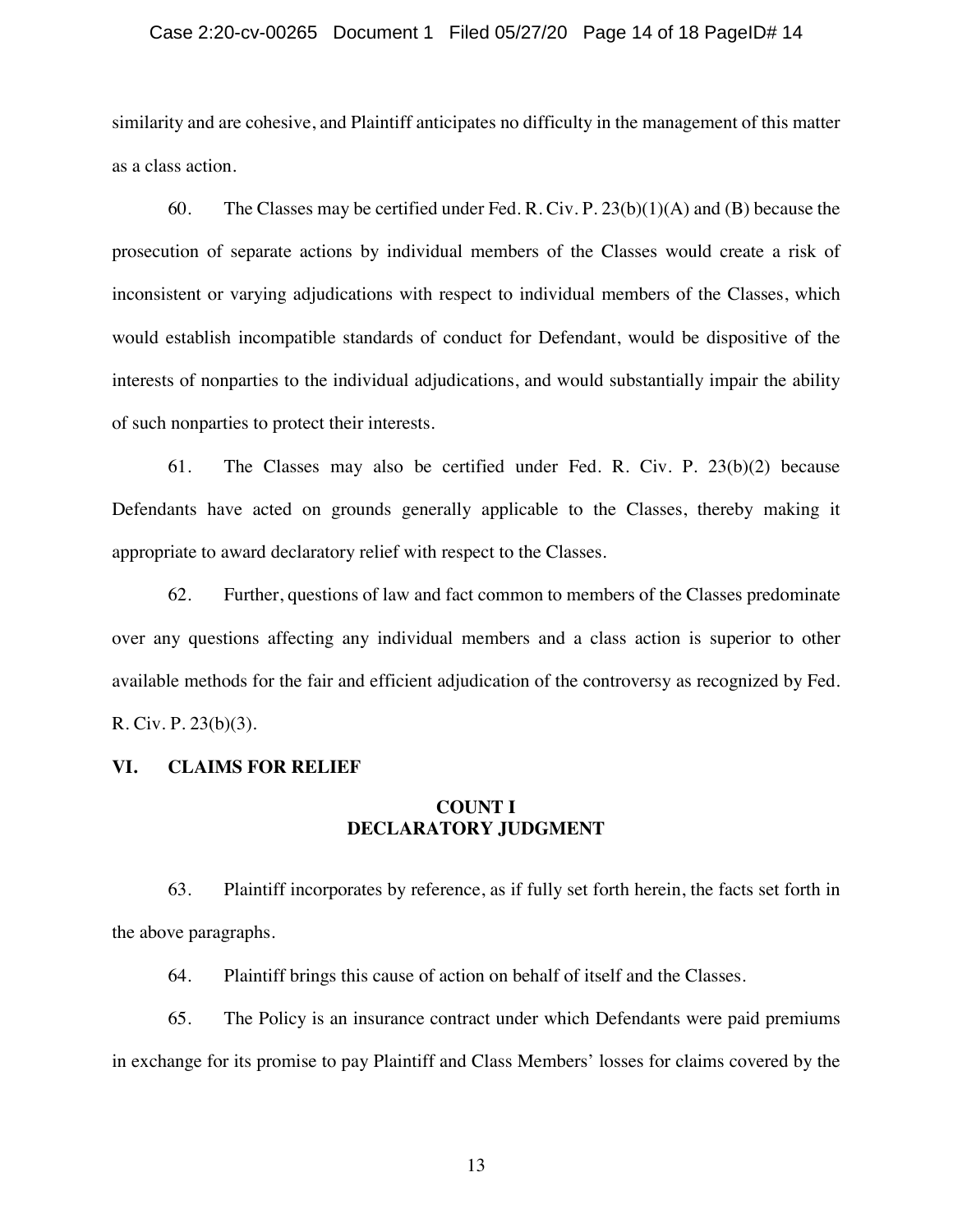### Case 2:20-cv-00265 Document 1 Filed 05/27/20 Page 15 of 18 PageID# 15

Policy, such as loss of business income and extra expenses incurred as a result of social distancing guidance and closure/stay-at-home orders in connection with the COVID-19 global pandemic.

66. Plaintiff and the members of the Classes have complied with all applicable provisions of the Policy, including payment of the premiums in exchange for coverage under the Policy.

67. Defendants have arbitrarily and without justification refused to reimburse Plaintiff and Class members for loss of business income and extra expenses incurred as a result of social distancing guidance and closure/stay-at-home orders in connection with the COVID-19 global pandemic.

68. An actual case or controversy exists regarding the rights of Plaintiff and Class members and Defendants' obligations under the Policy to reimburse Plaintiff and Class members for the full amount of losses incurred by them as a result of social distancing guidance and closure/stay-at-home orders in connection with the COVID-19 global pandemic.

69. Pursuant to 28 U.S.C. § 2201, Plaintiff and Class members seek a declaratory judgment from this Court declaring the following:

70. Plaintiff and Class members' business income losses and extra expenses, incurred as a result of social distancing guidance and closure/stay-at-home orders in connection with the COVID-19 global pandemic, are insured losses under the Policy; and

71. Defendants are obligated to pay Plaintiff for the full amount of the business income losses and extra expenses incurred and to be incurred as a result of social distancing guidance and closure/stay-at-home orders in connection with the COVID-19 global pandemic.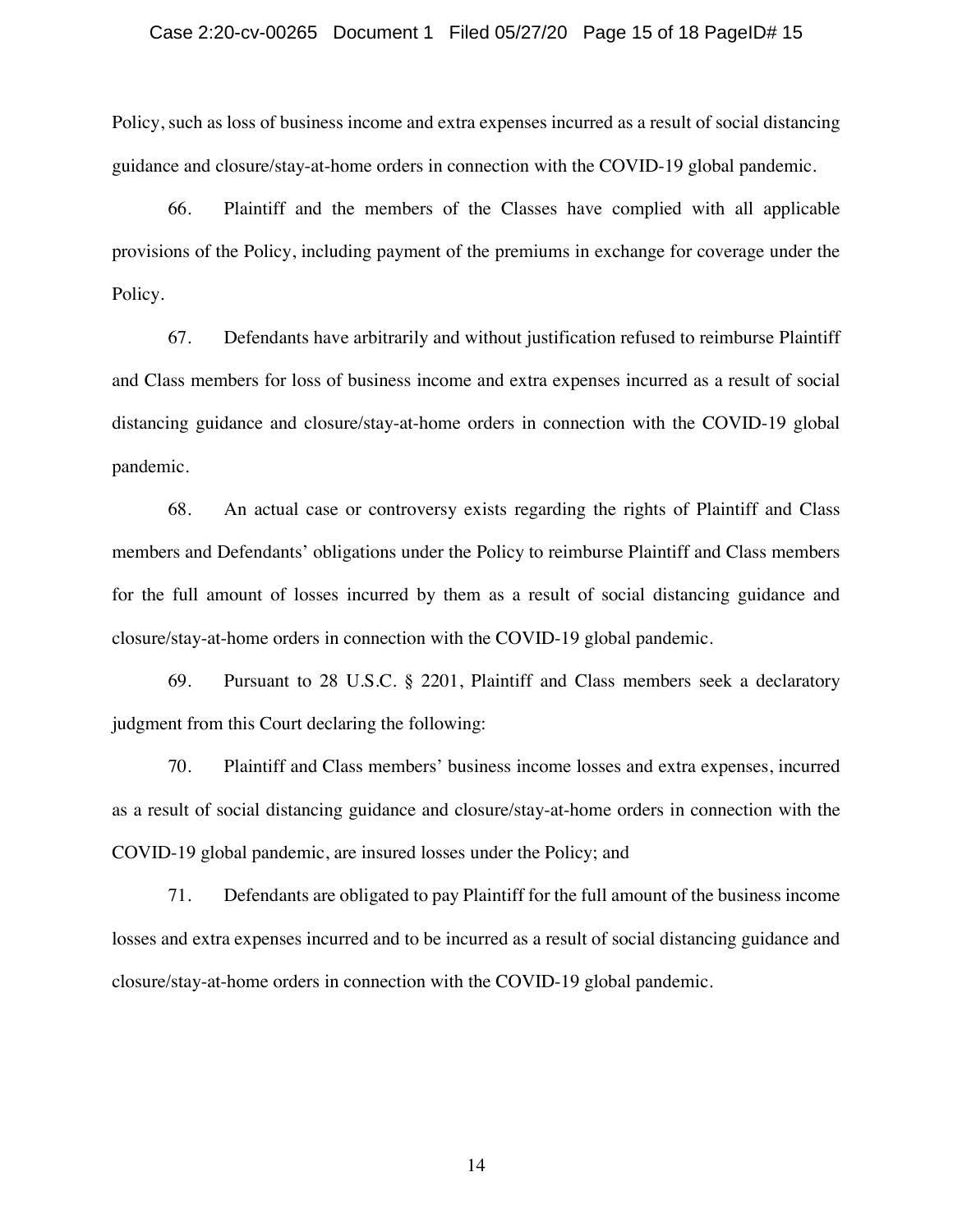### **COUNT II BREACH OF CONTRACT**

72. Plaintiff incorporates by reference, as if fully set forth herein, the facts set forth in the above paragraphs.

73. Plaintiff brings this cause of action on behalf of itself and the Classes.

74. The Policy is an insurance contract under which Defendants were paid premiums in exchange for their promise to pay the losses of Plaintiff and Class members for claims covered by the Policy, such as business income losses and extra expenses incurred as a result of social distancing guidance and closure/stay-at-home orders in connection with the COVID-19 global pandemic.

75. Plaintiff and Class members have complied with all applicable provisions of the Policy, including payment of the premiums in exchange for coverage under the Policy, and yet Defendants have abrogated its insurance coverage obligations pursuant to the Policy's clear and unambiguous terms.

76. By denying coverage for any business income losses and extra expenses incurred by Plaintiff and Class members as a result of social distancing guidance and closure/stay-at-home orders in connection with the COVID-19 global pandemic, Defendants have breached its coverage obligations under the Policy.

77. As a result of Defendants' breach of the Policy, Plaintiff and Class members have sustained substantial damages for which Defendants are liable, in an amount to be established at trial.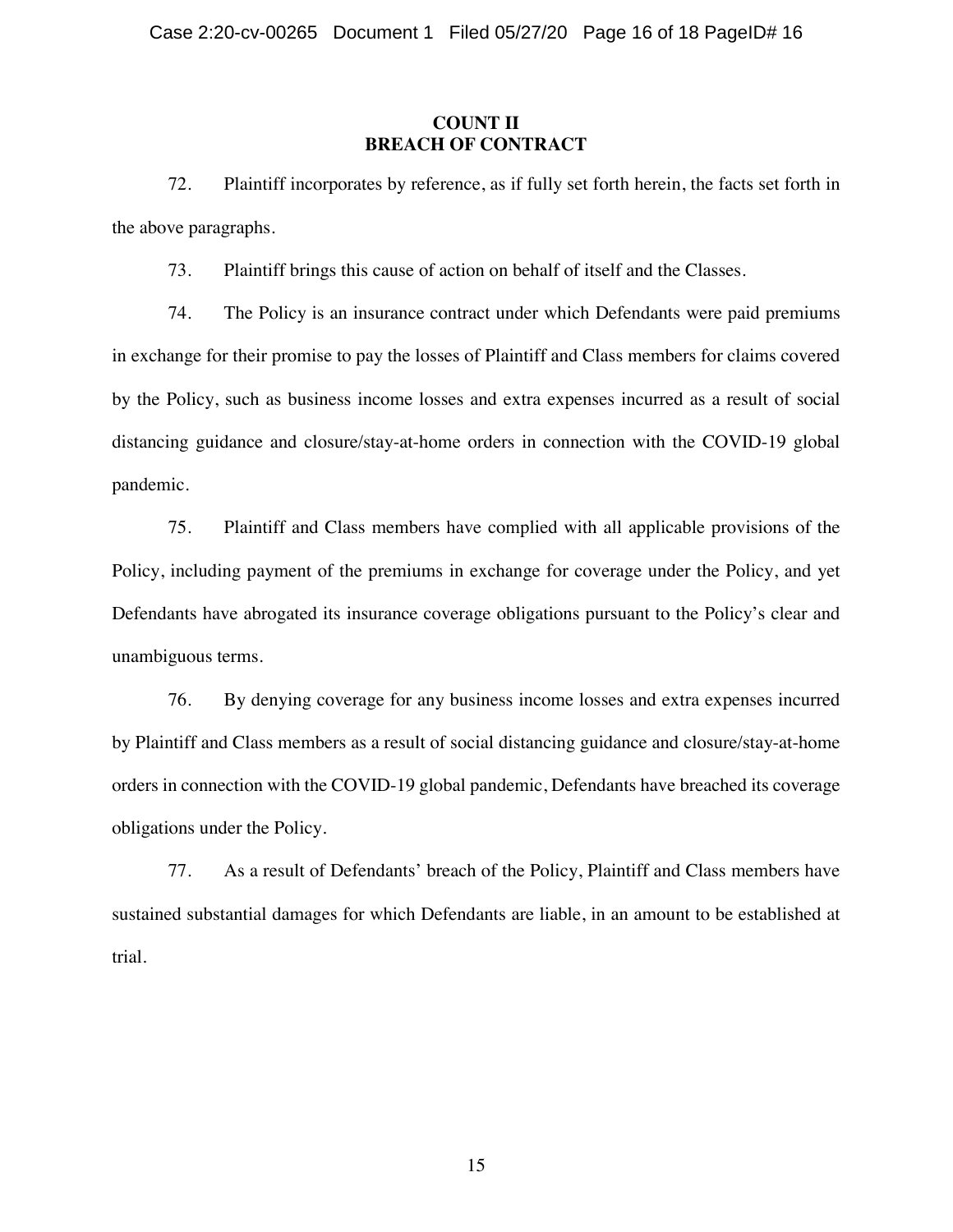## **VII. PRAYER FOR RELIEF**

WHEREFORE, Plaintiff, on behalf of itself and all others similarly situated, respectfully request that this Court enter judgment against Defendants and in favor of Plaintiff and the Classes, and award the following relief:

- A. An order certifying this action as a class action pursuant to Rule 23 of the Federal Rules of Civil Procedure, declaring Plaintiff as the representative of the class, and Plaintiff's counsel as counsel for the class;
- B. An order declaring that Defendants have breached its contractual obligations to Plaintiff and Class members;
- C. An order temporarily and permanently enjoining Defendants from engaging in the unlawful practices alleged herein;
- D. An order awarding actual damages to Plaintiff and Class members to fully compensate them for losses sustained as a direct, proximate, and/or producing cause of Defendants' breaches and unlawful conduct;
- E. An order requiring Defendants to pay both pre- and post-judgment interest on any amounts awarded;
- F. An award of costs, expenses and attorneys' fees as permitted by law; and
- G. Such other or further relief as the Court may deem appropriate, just, and equitable.

# **VIII. DEMAND FOR JURY TRIAL**

Pursuant to Federal Rule of Civil Procedure 38(b), Plaintiff demands a trial by jury of any and all issues in this action so triable of right.